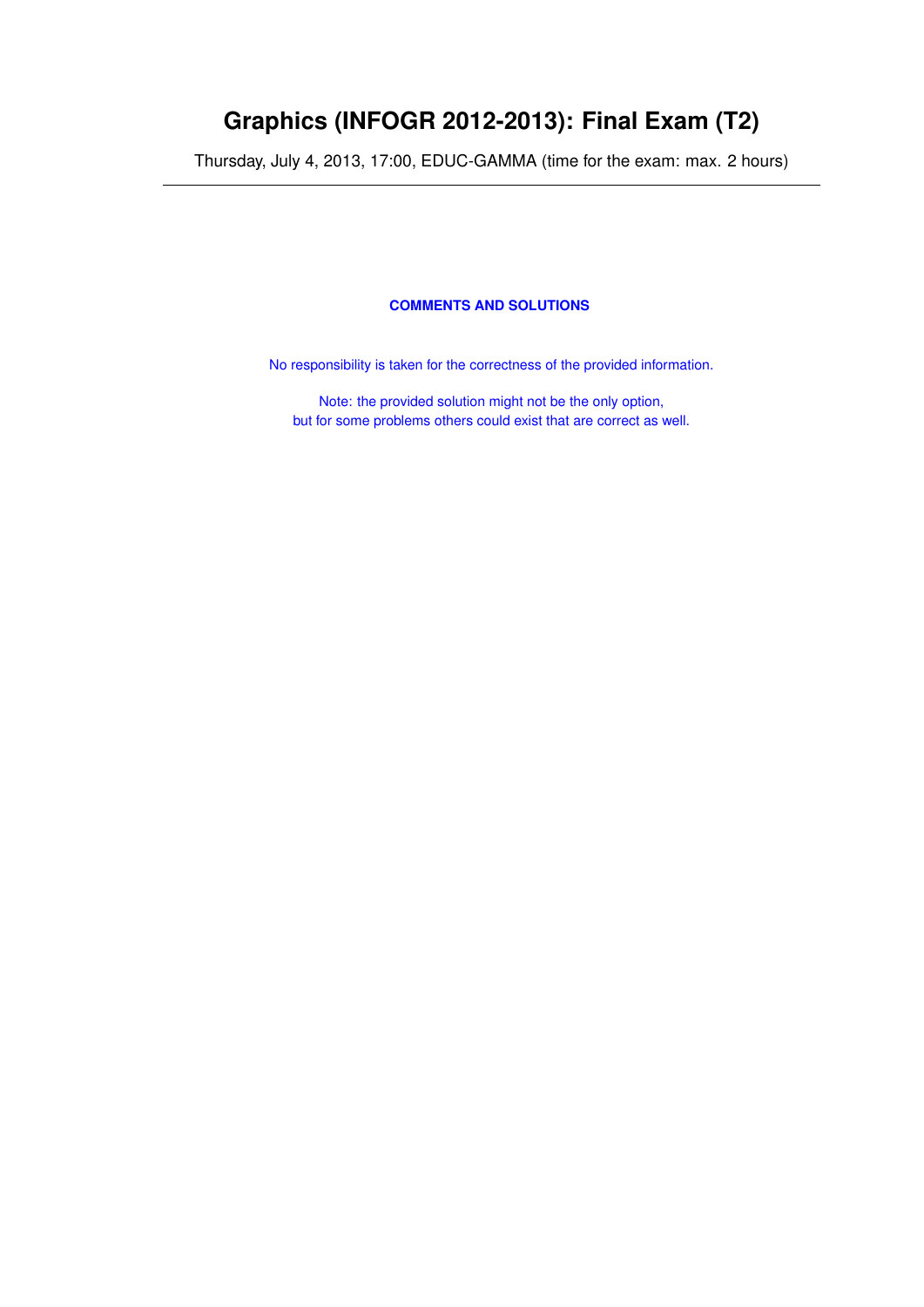# **Problem 1: Perspective projection**

**Subproblem 1.1 [6 pts]: Windowing (or viewport) transformation.** Note that for all questions in this subproblem, a short answer, e.g., one phrase or sentence can be sufficient to get full credit.

The following matrix *Mvp* is used in the graphics pipeline to map the orthographic projections in the canonical view volume, i.e. values in the square  $[-1,1]^2$ , to the actual  $n_x \times n_y$ -sized screen window:

$$
M_{vp} = \begin{pmatrix} \frac{n_x}{2} & 0 & 0 & \frac{n_x}{2} - \frac{1}{2} \\ 0 & \frac{n_y}{2} & 0 & \frac{n_y}{2} - \frac{1}{2} \\ 0 & 0 & 1 & 0 \\ 0 & 0 & 0 & 1 \end{pmatrix}.
$$

1. Why do we need to subtract  $\frac{1}{2}$  in the last column when we do this mapping?

**Solution/comments:** Because we want to map to the pixel center

- 2. Although we map from 2D to 2D, this matrix contains a 3rd row and column for the *z*−value. Why? (Hint: in the lecture, we had two reasons; it is sufficient to list just one of them here.)
	- **Solution/comments:** Possible reasons:
		- to carry along the *z*−value for depth calculations / hidden surface removal
		- to combine the matrix with the other matrices used for perspective projection, and these are dealing with 3D data (so we just add a row and column that changes neither the *z*−value nor any other values).
- 3. Although we map from 2D to 2D, this matrix contains a 4th row and column. How are the values in the last row called, and why do we need them here?

**Solution/comments:** They are the *homogeneous coordinates*, and we need them because our transformation contains a *translation* (i.e. it's an affine transformation).

**Subproblem 1.2 [6 pts]: Multiple choice question.** Mark the correct answer. No explanation required.

There is only one correct answer for each individual question. Assume four points  $\vec{p}_0 = (x_0, y_0, z_0), \vec{p}_1 = (x_1, y_1, z_1), \vec{p}_2 = (x_2, y_2, z_2),$  and  $\vec{p}_3 = (x_3, y_3, z_3)$  that are all on a line that goes through our virtual camera.  $\vec{p}_0$  is on the near plane *n* of the view frustum,  $\vec{p}_3$  is on its far plane *f*.  $\vec{p}_1$  and  $\vec{p}_2$  are both inside the view frustum, and  $\vec{p}_1$  is closer to the virtual camera than  $\vec{p}_2$ . P is the matrix that maps a point  $\vec{p}_i=(x_i,y_i,z_i)$  in the view frustum to a corresponding point  $\vec{p}_{s_i}=(x_{s_i},y_{s_i},z_{s_i})$  in the orthographic view volume.

1. After applying *P* to  $\vec{p}_0, \ldots, \vec{p}_3$  the resulting *x*−value  $x_{s_0}$  of  $\vec{p}_{s_0}$  is ...

A.  $x_0$  B. *n* C.  $nx_0$  D.  $x_0/z_0$  E. neither of these

**Solution/comments:** Points on the near plane remain unchanged. Hence, the correct answer is A.

2. After applying  $P$  to  $\vec{p}_0,\ldots\vec{p}_3$  the resulting  $z-$ value  $z_{s_3}$  of  $\vec{p}_{s_3}$  is  $\ldots$ 

A. unchanged B.  $> z_2$  and  $< z_3$  C.  $> z_3$  D. neither of these

**Solution/comments:** Points on the far plane move to a different position on the far plane. Hence, their *z*−coordinate value remains the same, and the correct answer is A.

3. After applying  $P$  to  $\vec{p}_0, \ldots \vec{p}_3$  the resulting *z*−value  $z_{s_2}$  of  $\vec{p}_{s_2}$  is  $\ldots$ 

 $\mathsf{A.} > z_{s_1}$  and  $> z_{s_3}$  B.  $> z_{s_1}$  and  $< z_{s_3}$  C.  $< z_{s_1}$  and  $< z_{s_3}$  D.  $> z_{s_1}$  and  $> z_{s_3}$  E. neither of these **Solution/comments:** The order along the line towards the virtual camera (and thus the order of the transformed *z*−coordinates) is preserved. Hence, the correct answer is B.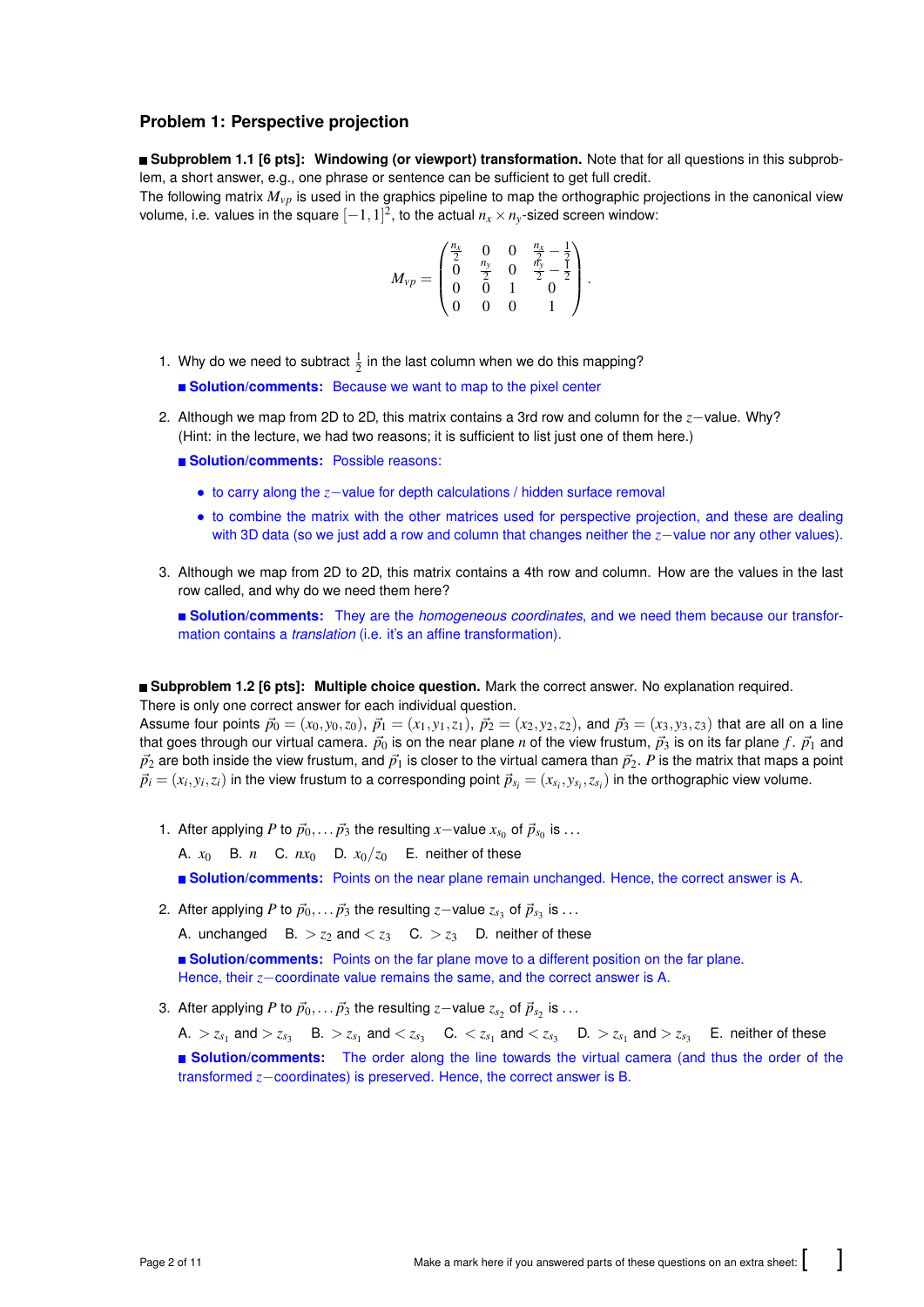# **Problem 2: Clipping**

**Subproblem 2.1 [4 pts]: Position of clipping in the pipeline.** Complete the following text in a way that creates a correct statement: Clipping at the beginning of the graphics pipeline forces us to deal with rather complex plane equations. Clipping at the end of it can lead to incorrect results. To avoid both issues, ...

. . . the best position to apply clipping is after the perspective transformation (alternative correct answers: "after the transformation to the orthographic view volume", "after multiplication with the transformation matrix", etc.)

. . . and right before the homogeneous divide (alternative answer: the perspective divide)

**Subproblem 2.2 [2 pts]: Sutherland-Hodgman algorithm.** When being applied for clipping arbitrary polygons, the *Sutherland-Hodgman algorithm* can result in *degenerated polygons*. Assume the rectangular clipping region illustrated below. Draw an arbitrary polygon that partly intersects with it and would *not* be clipped correctly by the *Sutherland-Hodgman algorithm*.

**Solution/comments:** Any polygon that intersects with the clipping region at at least two different positions would be correct. For example, this one (which btw. would create the graph from the next subproblem when using the Weiler-Atherton algorithm):



**Subproblem 2.3 [6 pts]: Weiler-Atherton algorithm.** Assume the graph depicted below was created using the *Weiler-Atherton algorithm* for clipping arbitrary polygons. Write down the resulting clipped polygons that can be extracted from this graph. Note: Make sure to list the vertices of these polygons in the correct order returned by the algorithm, so we can see if you understood how it works.

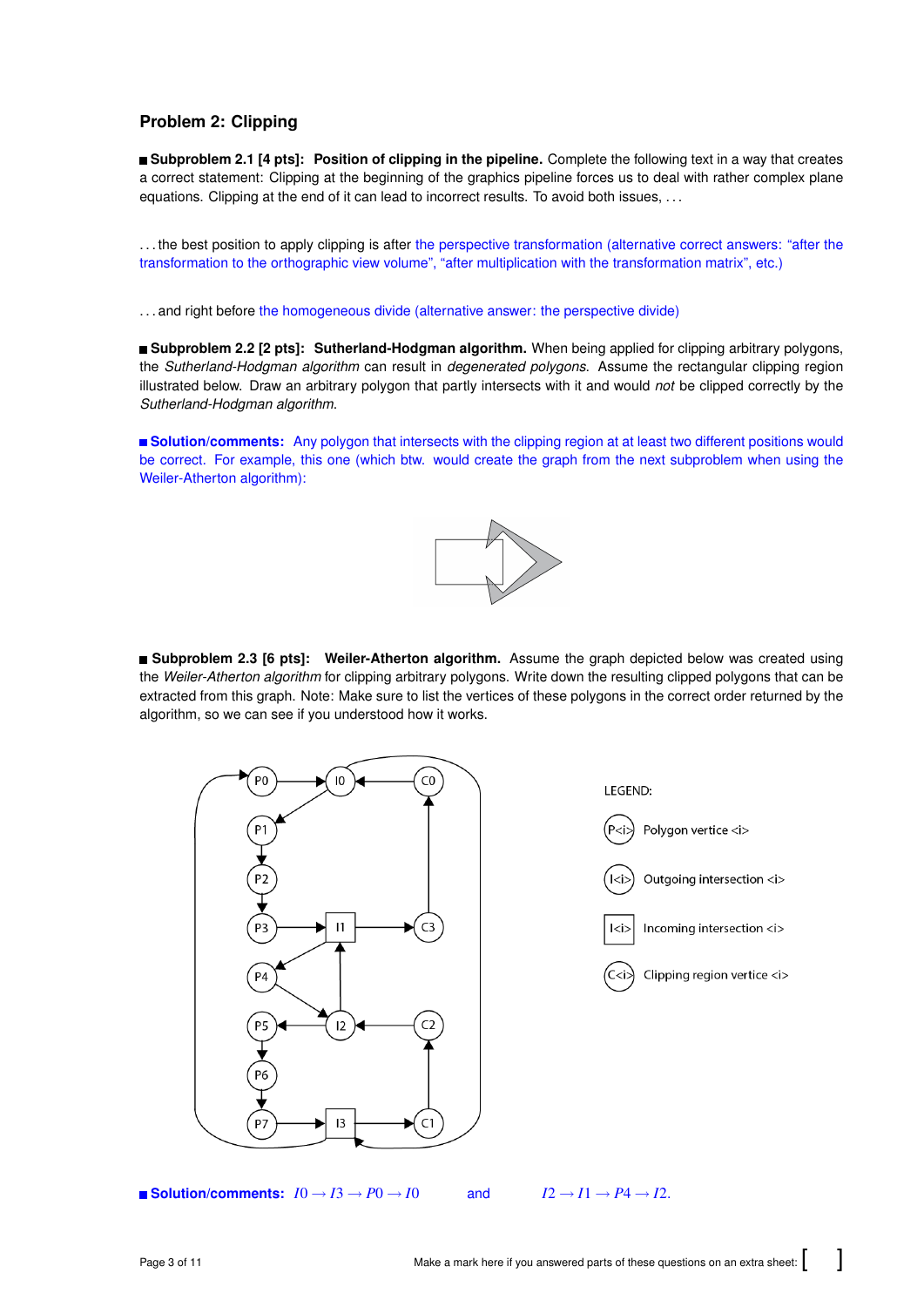# **Problem 3: Culling**

**Subproblem 3.1 [4 pts]: Culling techniques.** Complete the following sentences in a way that creates a correct statement by naming the correct technique for removing triangles with the respective characteristic:

1. Triangles outside of the view frustum are removed by a technique called ...

frustum (or volume) culling.

2. Triangles within the view frustum that are occluded by others are removed by a technique called ...

occlusion culling.

**Subproblem 3.2 [6 pts]: Backface culling.** Assume we have two triangles in 3D that define the following planes:

$$
f_1(\vec{p}) = \begin{pmatrix} 1 \\ 2 \\ 1 \end{pmatrix} (\vec{p} - \begin{pmatrix} 2 \\ 2 \\ 2 \end{pmatrix}) \quad \text{and} \quad f_2(\vec{p}) = \begin{pmatrix} 2 \\ 2 \\ 1 \end{pmatrix} (\vec{p} - \begin{pmatrix} 0 \\ 0 \\ 1 \end{pmatrix})
$$

Now we want to place our camera at the position  $\vec{e} = (1,1,1)$  and check if we have to draw them or if we can apply *backface culling*. For which of the two triangles (if any) will be removed with backface culling? Justify your answer.

#### **Solution/comments:** We have

$$
f_1(\vec{e}) = \begin{pmatrix} 1 \\ 2 \\ 1 \end{pmatrix} \cdot \begin{pmatrix} -1 \\ -1 \\ -1 \end{pmatrix} = -1 - 2 - 1 = -4 < 0 \quad \text{and} \quad f_2(\vec{e}) = \begin{pmatrix} 2 \\ 2 \\ 1 \end{pmatrix} \cdot \begin{pmatrix} 1 \\ 1 \\ 0 \end{pmatrix} = 2 + 2 + 0 = 4 > 0
$$

Hence, the triangle related to  $f_1$  will be removed by backface culling.

## **Problem 4: Hidden surface removal**

**[3 pts]: z-Buffer.** Assume the following (simplified) case that illustrates four points from four triangles in 3D that are all mapped to the same pixel position on the 2D screen. What are the values in the *z-Buffer* at the indicated position if we draw the triangles in the order  $T_1, T_2, T_3$ , and  $T_4$ ?



After initialization the value in the z-Buffer is  $> f$  (any value larger than f is correct) after drawing  $T_1$  it is  $z_1$ 

after drawing  $T_2$  it is  $z_1$  after drawing  $T_3$  it is  $z_3$  and after drawing  $T_4$  it is  $z_3$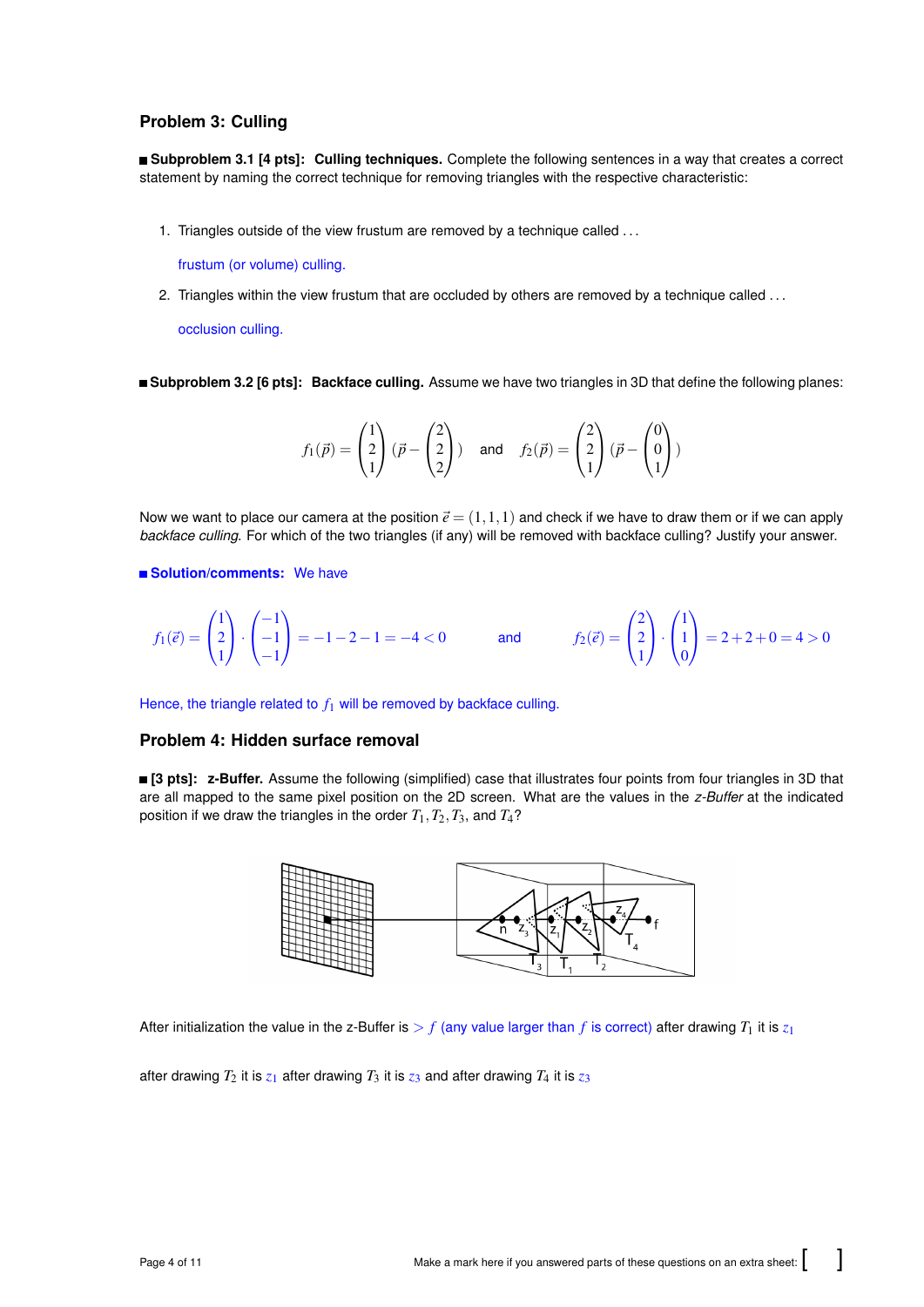#### **Problem 5: Rasterization**

**Subproblem 5.1 [3 pts]: Multiple choice question.** No explanation required. There is only one correct answer. In the lecture, we used the following definition to specify the bounding box of a polygon in 2D that is defined by *n* vertices  $(x_i, y_i)$  with  $i = 1, \ldots n$ :

 $\vec{b_0} = (\min\{x_i\}, \min\{y_i\})$  and  $\vec{b_1} = (\max\{x_i\}, \max\{y_i\})$  for  $i = 1, \ldots n$ .

Yet, other options exist. Which of the following ones also specify a correct bounding box of such a polygon?

(i)  $\vec{b_0} = (\min\{x_i\}, \max\{y_i\})$  and  $\vec{b_1} = (\max\{x_i\}, \min\{y_i\})$  for  $i = 1, \ldots n$ (ii)  $\vec{b}_0 = (\max\{x_i\}, \max\{y_i\})$  and  $\vec{b}_1 = (\min\{x_i\}, \min\{y_i\})$  for  $i = 1, \ldots n$ (iii)  $\vec{b_0} = (\max\{x_i\}, \min\{y_i\})$  and  $\vec{b_1} = (\min\{x_i\}, \max\{y_i\})$  for  $i = 1, \ldots n$ 

A. none B. only (i) C. only (ii) D. only (iii) E. only (i),(ii) F. only (i),(iii) G. only (ii),(iii) H. all

**Solution/comments:** The correct answer is *H. all*.

**Subproblem 5.2 [2 pts]: Scanline algorithm.** Assume the edge of a 2D triangle that defines the following line given in slope-intercept form:

$$
y = \frac{7}{2}x - \frac{5}{2}.
$$

Now we want to rasterize this triangle using the scanline algorithm. Calculate the value ∆*x* that specifies the increase of the *x*−coordinate along the line when we move from one scanline position to the next.

**Solution/comments:** The line has a slope of  $\frac{7}{2}$ .

In general, the slope of a line is defined by the change in the *y*−coordinate value devided by the related change in the *x*−coordinate value when moving along the line, i.e. by  $\frac{\Delta_y}{\Delta_x}$ .

When moving from one scanline to the next, the  $\Delta$ <sup>*y*</sup> changes by +1. Hence, we have

$$
\frac{\Delta_y}{\Delta_x} = \frac{1}{\Delta_x} = \frac{7}{2}
$$

which leads to a  $\Delta_x$  value of  $\frac{2}{7}$ .

**Subproblem 5.3 [9 pts]: Edge Table and Active Edge Table.** When implementing the scanline algorithm for rasterizing polygons, we commonly use the two data structures *Edge Table* and *Active Edge Table*.

1. Assume the following entry in an *Edge Table*:  $2:(3,8,\frac{1}{2})$ .

What is the start point and what is the end point of the line segment represented by this entry?

#### **Solution/comments:**

The start point is  $(3,2)$ 

The end point is  $(6,8)$ 

Explanation (not required):

The start point follows from how the edge entry is defined: the 1st value, i.e. the scanline index (here 2), indicates the *y*−value of the start point. The 2nd value (here 3) indicates the *x*−value of the start point.

The 3rd value (here 8) indicates the *y*−value of the line segment's end point. The last one (here  $\frac{1}{2}$ ) indicates the ∆*<sup>x</sup>* that allows us to calculate the *x*−value of the segment's end point:

$$
x = 3 + (8 - 2) * \frac{1}{2}
$$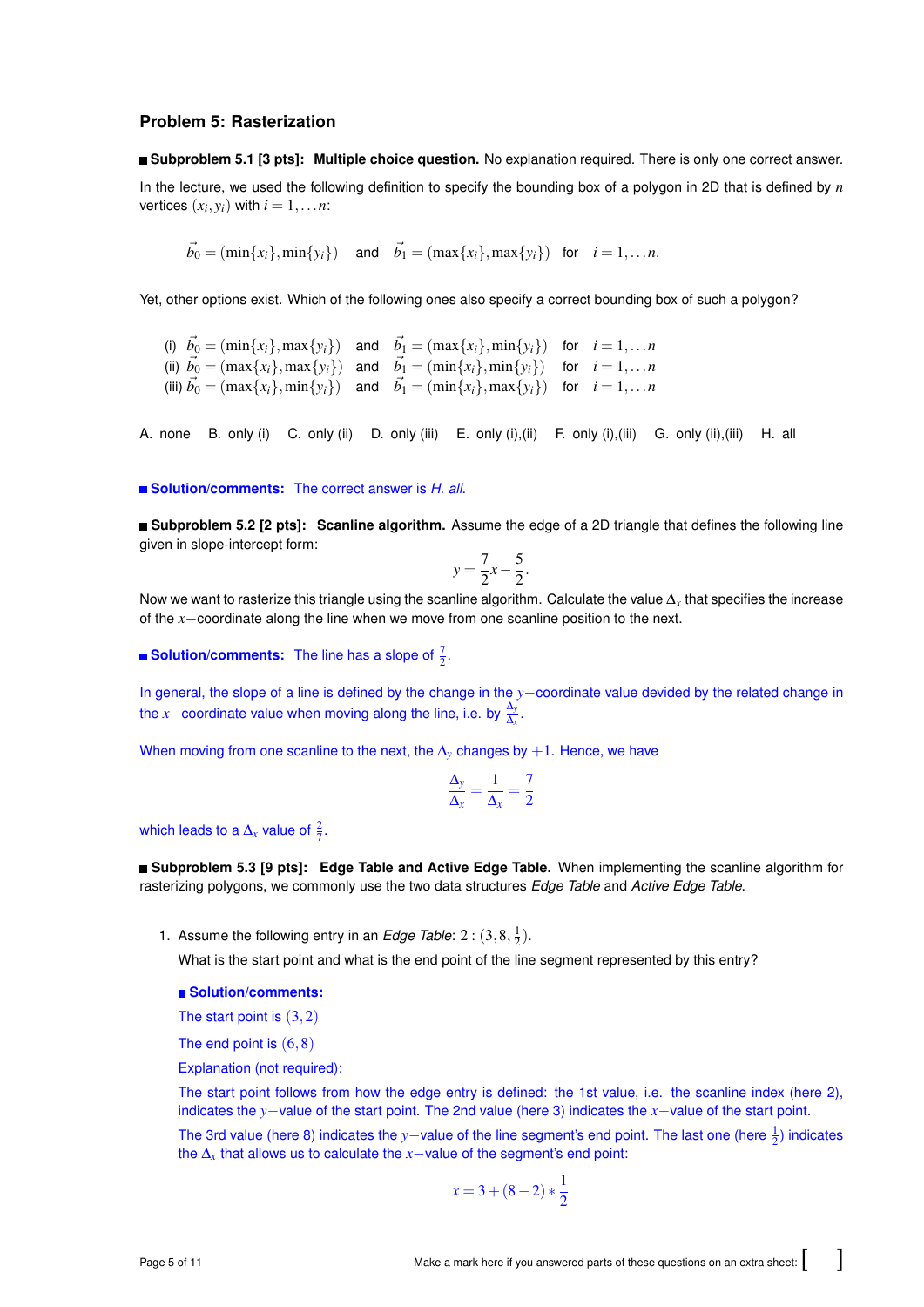(start value of *x* plus "steps the scanline makes from the start to the end point" times "increase of the *x*−value in each scanline step").

2. Assume the following entry in an *Active Edge Table*:  $6$  :  $(3, 10, \frac{1}{4})$ .

Further assume that we started scanning this edge at scanline number 2.

What is the start point and what is the end point of the line segment represented by this entry?

### **Solution/comments:**

The start point is  $(2,2)$ 

The end point is  $(4,10)$ 

Explanation (not required):

Again, the 3rd value in the edge entry indicates the *y*−value of the line segment's end point (here 10). To reach that from the current position (here 6), we must make 4 steps (10-6). In these 4 steps, our current *x*−value (here 3) increases by  $\Delta_x = \frac{1}{4}$  four times, i.e.

$$
x_{end} = 3 + 4 * \frac{1}{4} = 4
$$

If we start scanning the segment at scanline number 2, the *y*−value of the starting point is obviously 2. Because we made 4 steps to get from that position (scanline  $= 2$ ) to the current one (scanline  $= 6$ ), the *x*−value increased 4 times by  $\Delta_x = \frac{1}{4}$ . Hence, the *x*−value of the start point is

$$
x_{start} = 3 - 4 * \frac{1}{4} = 2
$$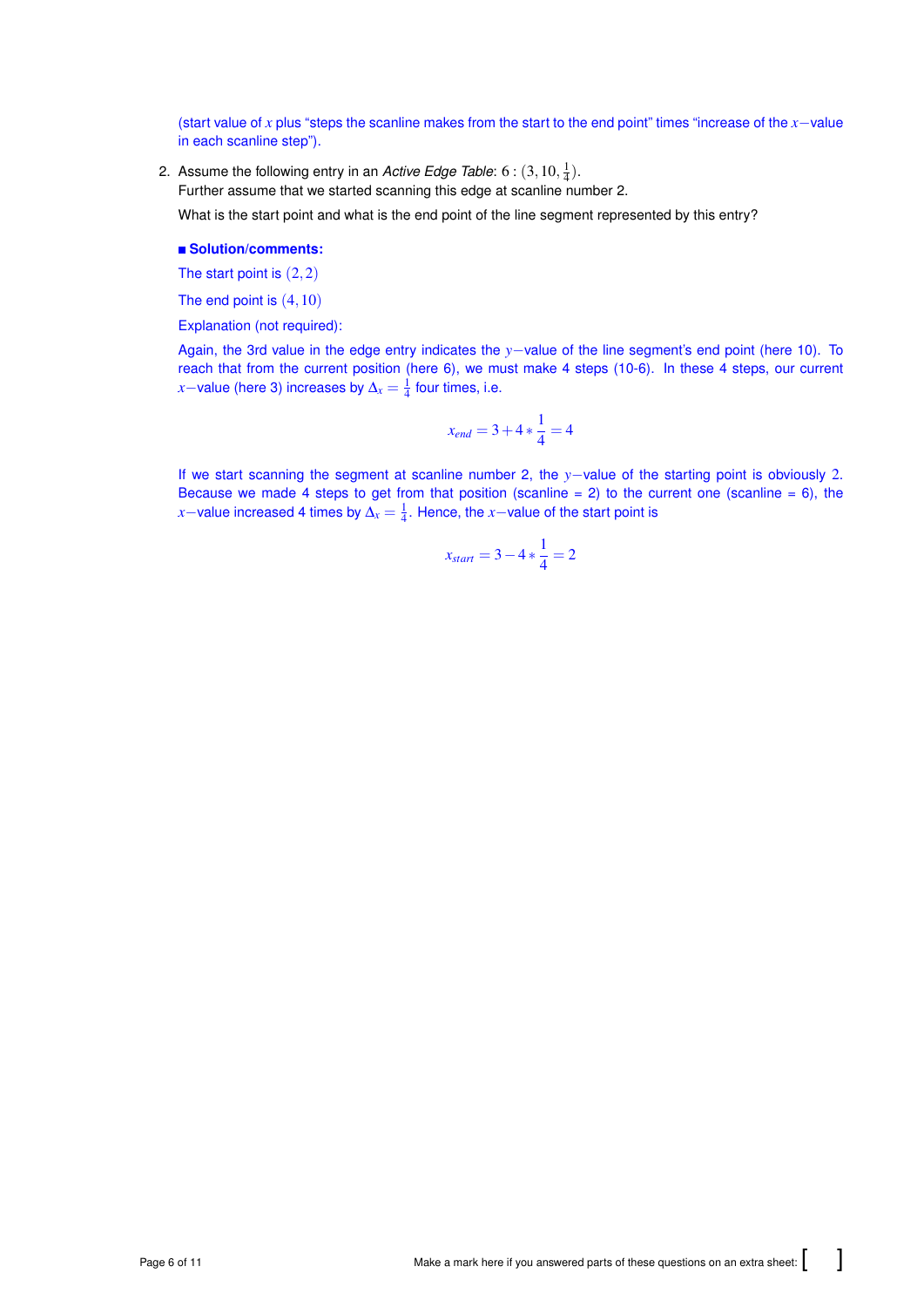# **Problem 6: Shading**

**Subproblem 6.1 [4 pts]: Blinn-Phong shading.** Instead of a reflection vector as in ordinary Phong shading, the Blinn-Phong model uses a *halfway vector*  $\vec{h}$  to calculate glossy reflection.

1. How is this halfway vector defined? A short verbal description (1 sentence or phrase) can be sufficient to get full credit; no formulas need to be given here.

**Solution/comments:** the vector that lies "halfway" between the eye vector  $\vec{e}$  and the light vector  $l$ 

2. What is the major advantage of using the halfway vector instead of the reflection vector? A short verbal description (1 sentence or phrase) can be sufficient to get full credit; no formulas need to be given here.

**Solution/comments:** The scalar product of the reflection vector and the eye vector can get negative even if they are both on the same side of a surface. This cannot happen with the scalar product of the halfway vector and the normal vector that we use in the Blinn-Phong shading.

**Subproblem 6.2 [6 pts]: Radiosity (multiple choice questions).** Mark the correct answer. No explanation required. There is only one correct answer for each individual question.

- 1. Which of the following characteristics is *not* modelled via form factors?
	- A. the distance *r* between two patches  $A_i$  and  $A_j$
	- B. the relative orientation of two patches  $A_i$  and  $A_j$  towards each other
	- C. the reflectivity  $\rho_i$  of the patch  $A_i$
	- D. the shape of the two patches  $A_i$  and  $A_j$

**Solution/comments:** The correct answer is *C. the reflectivity*  $\rho_i$  *of the patch*  $A_i$ .

- 2. The number of form factors is . . .
	- A. ... linear in the number of patches. because we can calculate them with a linear equation system.
	- B. . . . quadratic in the number of patches, because to calculate the form factor for one patch, we have to consider all other patches.
	- C. . . . cubic in the number of patches, because the Nusselt Analog says that we can model them via a hemisphere.
	- D. ... to the power of four in the number of patches, because they are symmetric, so we have to calculate them twice.

#### **Solution/comments:** The correct answer is

*B. quadratic, because to calculate each patch, we have to consider all other patches.*

- 3. Progressive refinement is . . .
	- A.  $\dots$  a method to iteratively approximate the radiosity  $B_i$ .
	- B. ... a method that approximates form factors via a hemisphere
	- C. . . . a method that approximates form factors via a hemicube.
	- D. ... a method to create an adaptive subdivision of a scene into patches.
	- E. . . . none of the above.

**Solution/comments:** The correct answer is

*A. a method to iteratively approximate the radiosity B<sup>i</sup>* .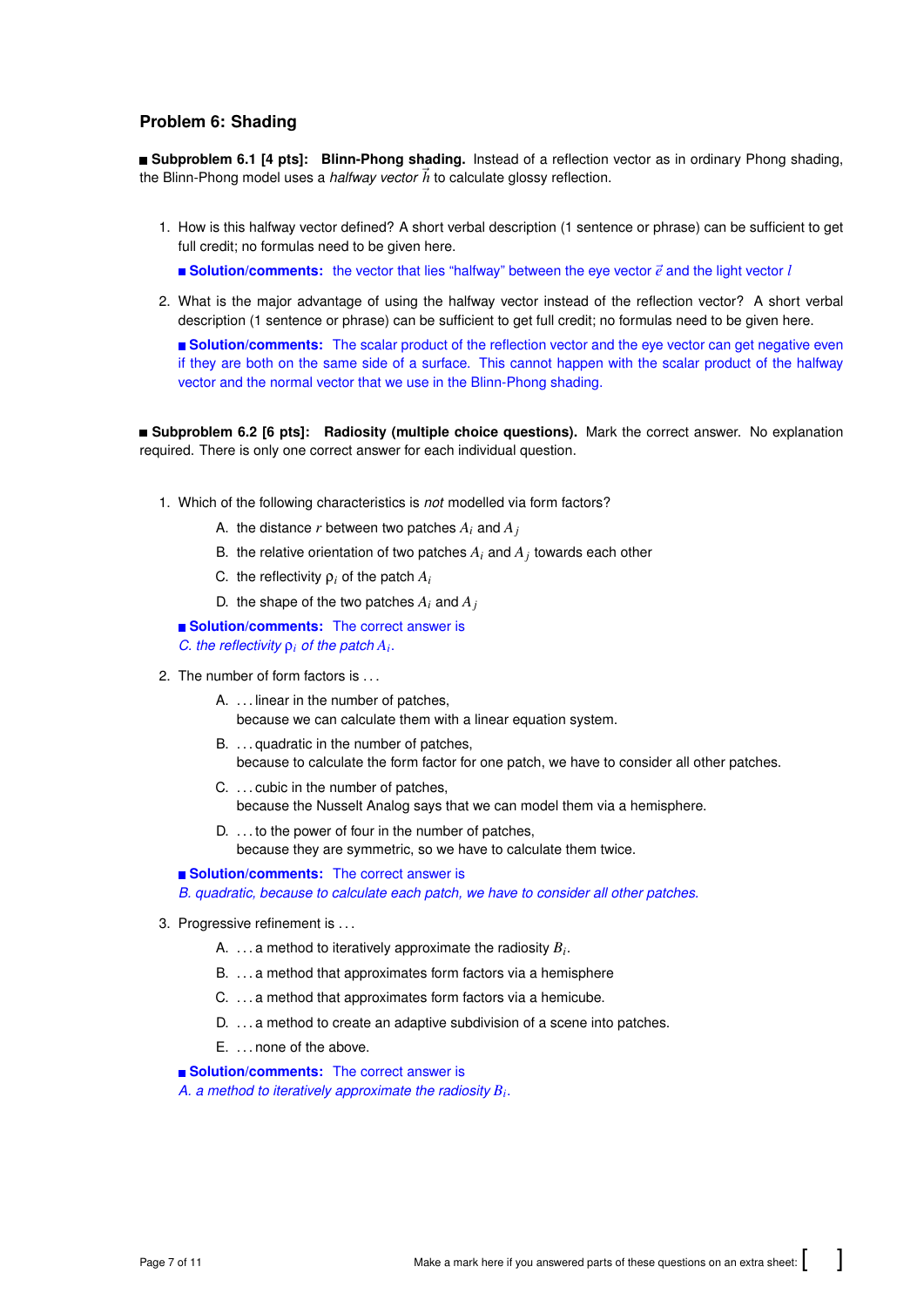# **Problem 7: Shadows**

**Subproblem 7.1 [6 pts]: Shadow maps.** Assume the situation illustrated below with a scene represented in camera coordinates with respect to a virtual camera  $\vec{e}_c$  and a light source at position  $\vec{e}_l$  with a related depth buffer. The transformation from camera coordinates to "light coordinates" can be done via a transformation matrix

$$
T_{CL} = \begin{pmatrix} 1 & 0 & 3 & 3 \\ 2 & 1 & 1 & 1 \\ 0 & 1 & 1 & 0 \\ 0 & 0 & 0 & 1 \end{pmatrix}.
$$

Notice that it is not clear from the image if objects are blocking the light between  $\vec{e}_l$  and the gray cube or not. In both cases, we are looking in the positive *z*−direction.

Consider the point  $\vec{p} = (1,2,1)$  in camera coordinates. For this point, the corresponding value in the depth buffer of the light source is  $z_l = 2$ . Do we draw  $\vec{p}$  in the light or in the shadow? Illustrate how you got your answer.



**Solution/comments:** When we multiply the point  $\vec{p}$  with the transformation matrix  $T_{CL}$ , i.e.

$$
T_{CL} \cdot (1,2,2,1) = (\cdot,\cdot,3,\cdot)
$$

we see that in "light coordinates", the value for  $z_c$  is 3, which is larger than the value  $z_l = 2$  in the corresponding depth buffer entry. Hence, there is at least one object blocking the light, so we have to draw a shadow at  $\vec{p}$ .

**Subproblem 7.2 [4 pts]: Multiple choice questions.** Mark the correct answer. No explanation required. There is only one correct answer for each individual question.

- 1. Which of the following problems with shadow volumes is solved by using a depth-fail approach instead of a depth-pass approach?
	- A. Precision problems at the clipping planes.
	- B. Divisions by zero for shadow volumes parallel to the coordinate axes.
	- C. Miscalculations in the counter because the view point lies inside of a shadow volume
	- D. Double blending in case of overlapping shadow volumes
	- E. All of the above
	- F. None of the above

**Solution/comments:** The correct answer is *C. Miscalculations in the counter because the view point lies inside of a shadow volume*.

- 2. Which of the following problems with fake shadows is *not* solved by using a stencil buffer?
	- A. Projected shadows have the same depth as shadow receivers.
	- B. Shadows may stick out beyond shadow receivers.
	- C. Multiple occluders may give rise to double blending.
	- D. The stencil buffer solves all of these problems.
	- **Solution/comments:** The correct answer is

*A. Projected shadows have the same depth as shadow receivers*.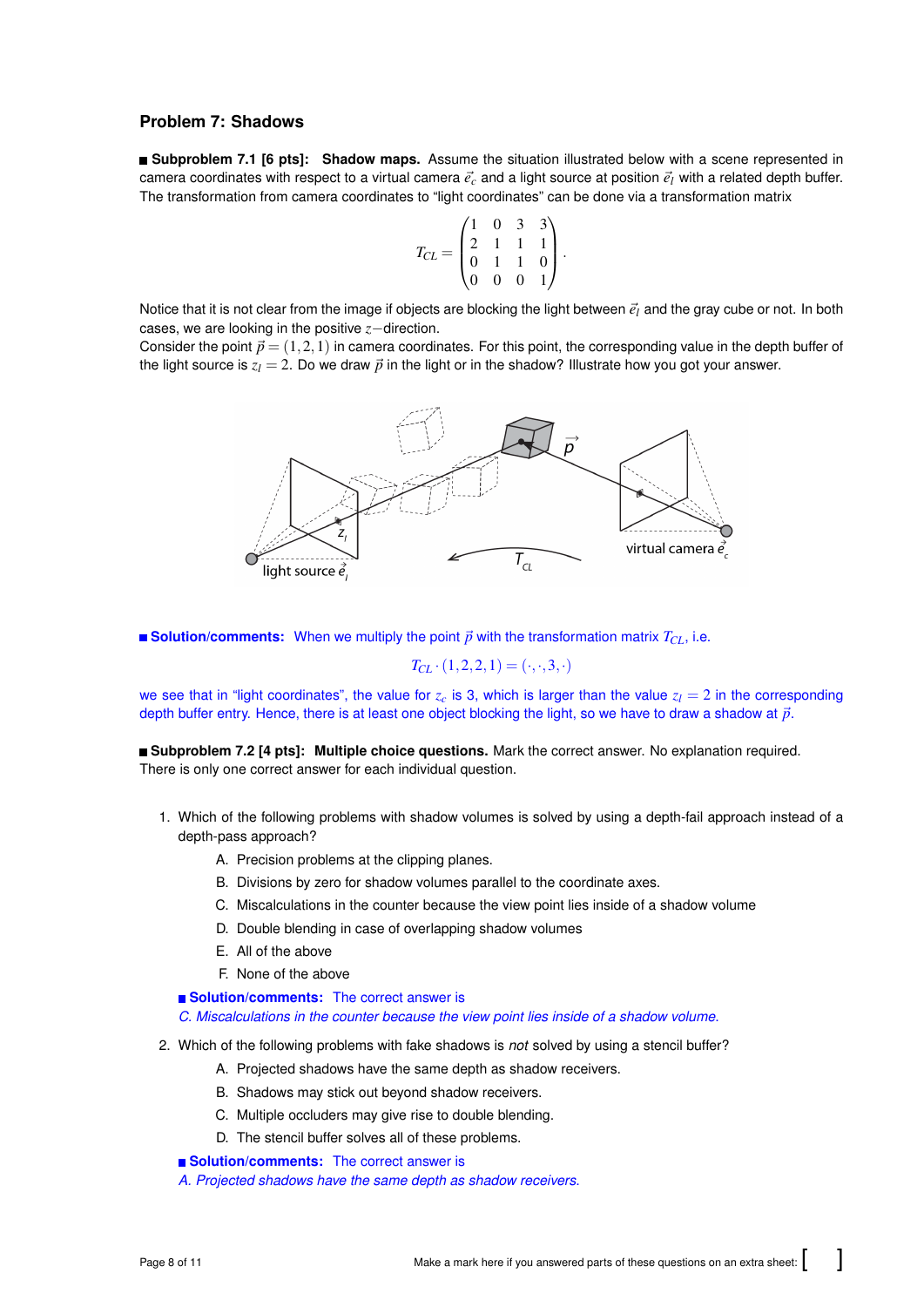# **Problem 8: Ray tracing**

#### **Subproblem 8.1 [8 pts]: Ray calculation.**

Assume we want to do ray tracing from the position of a virtual camera given by the vector  $\vec{e}$  in world coordinates. Further assume that we have specified a camera coordinate system around  $\vec{e}$  with base vectors  $\vec{u}, \vec{v}$ , and  $-\vec{w}$ , where −~*w* is the vector pointing at the screen. The distance between the screen and our virtual camera is *d*. Hence, a point on the screen can be expressed as  $\vec{s}_{cam} = u\vec{u} + v\vec{v} - d\vec{w}$ .

- 1. Now we want to create a line that can be used as ray when calculating *perspective views* of our scene.
	- (a) What would be the support vector of such a line? **Solution/comments:** ~*e*
	- (b) What would be the direction vector of such a line? ■ Solution/comments:  $\vec{s}_{cam} = u\vec{u} + v\vec{v} - d\vec{w}$
- 2. Now we want to create a line for calculating *parallel (or orthographic) views* of our scene.
	- (a) What would be the support vector of such a line?  $\blacksquare$  **Solution/comments:**  $\vec{e} + u\vec{u} + v\vec{v}$
	- (b) What would be the direction vector of such a line? ■ Solution/comments:  $-\vec{w}$

#### **Subproblem 8.2 [5 pts]: Instancing.**

The image to the right illustrates a rotated ellipse that was created by multiplying the depicted circle with the transformation matrix *T*. *T* realizes a uniform scaling by the factor of 2 in *x*−direction followed by a counterclockwise rotation of 45° about the origin. Calculate the intersection points  $\vec{p}_1$  and  $\vec{p}_2$  of the ray  $\vec{r}(t)$  going through the ellipse. The transformation matrix *T* is

$$
T = \begin{pmatrix} \sqrt{2} & -\frac{\sqrt{2}}{2} \\ \sqrt{2} & \frac{\sqrt{2}}{2} \end{pmatrix}
$$

(Hint: looking at the image can save a lot of calculations)



**Solution/comments:** From the image we see that the ray  $\vec{r}(t)$  is mapped to the *x*−axis when applying  $T^{-1}$ , and that the corresponding intersection points with the circle are  $(1,0)$  and  $(3,0)$ .

Hence, we have  $\vec{p}_1 = T \cdot (1,0) = (\sqrt{2},$ √  $\vec{p}_2 = T \cdot (3,0) = (3,0)$ √ 2,3 √ 2)

.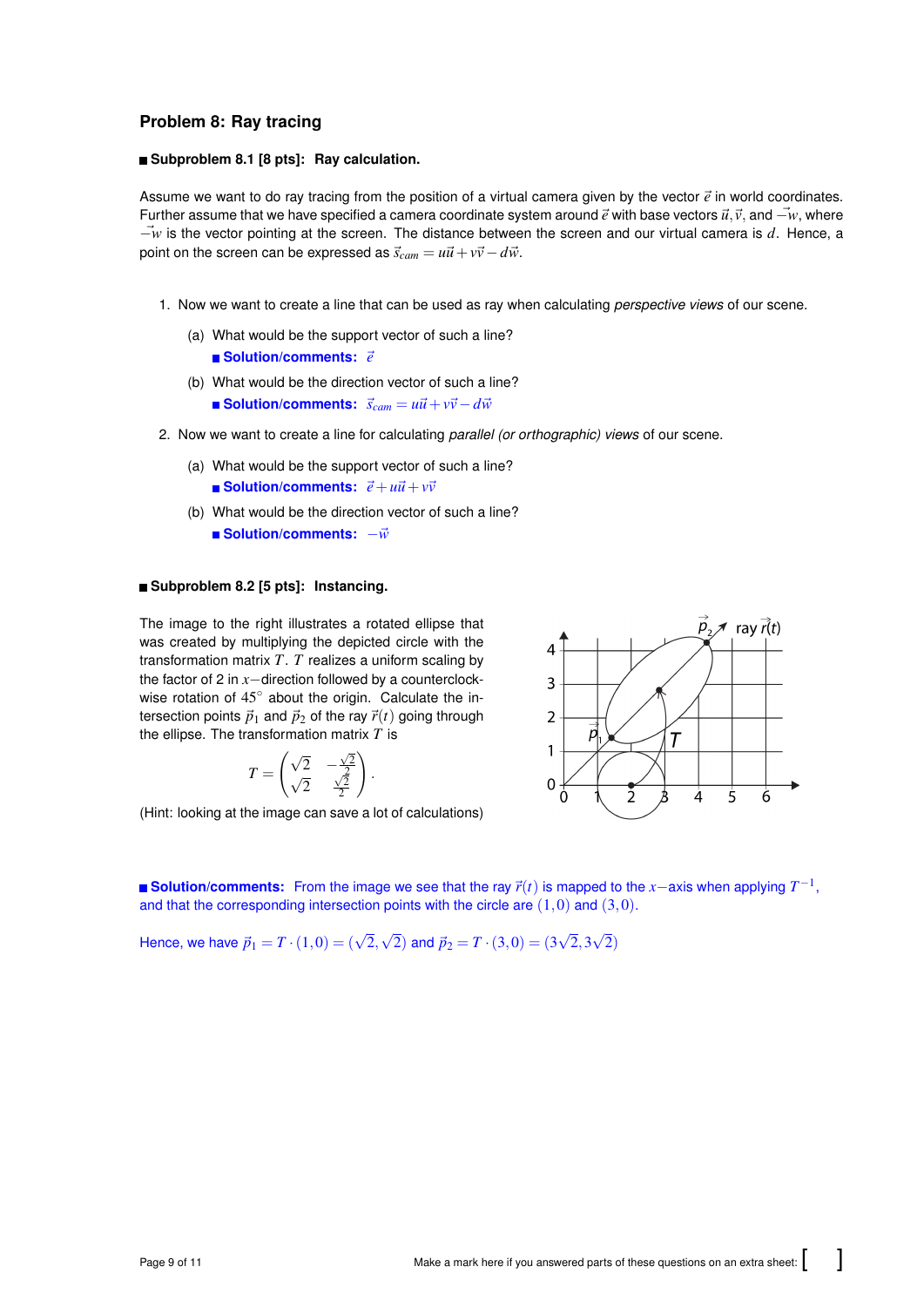**Subproblem 8.3 [5 pts]: Constructive Solid Geometry (CSG).** The two images to the left below illustrate how a more complex object can be created from a circle *C* and a rotated square *S* using Constructive Solid Geometry.



1. Write down what kind of set operation we have to apply to the circle *C* and the square *S* in order to create the gray shape illustrated in the second image.

**Solution/comments:** *C* −*S* (or "the difference of *C* and *S*" or "*S* excluded from *C*")

2. To calculate the intersection points of the gray shape in the second image with the depicted ray  $\vec{r}$  (i.e. the line  $y = 2$ ), we need to specify the intervals representing the intersections between this ray and the original objects, i.e. the circle *C* and square *S*. What are these?

**Solution/comments:**

```
Intersection interval for the circle C: I_C = [(1,2),(3,2)]
```
Intersection interval for the square *S*:  $I_S = [(2,2),(4,2)]$ 

3. What kind of set operation do we have to apply to these two intersection intervals and what is the result to this operation? Write down the operation and the resulting interval(s).

**Solution/comments:**

Operation:  $I_C - I_S$ 

Resulting interval(s):  $[(1,2),(2,2)]$ 

4. We can also use CSG to easily verify if a ray intersects with a bounding box. The image to the right illustrates the intersections of a ray with the four borders of a bounding box in 2D. Using this terminology, write down what kind of intervals we have to compare to check if the ray and the bounding box intersect or not.

**Example 1** Solution/comments: We have to compare  $[t_{x_{min}}, t_{x_{max}}]$  and  $[t_{y_{min}}, t_{y_{max}}]$ 

5. Because we just want to know if the ray and the bounding box intersect, but we are not interested in the actual intersection points, we don't have to calculate them. Instead, we just have to check if the intersection of these two intervals is empty or not. What conditions are fulfilled if the ray does *not* intersect with the box?

**Solution/comments:** The ray does not intersect with the box if either  $t_{x_{min}} > t_{y_{max}}$  or  $t_{y_{min}} > t_{x_{max}}$ .